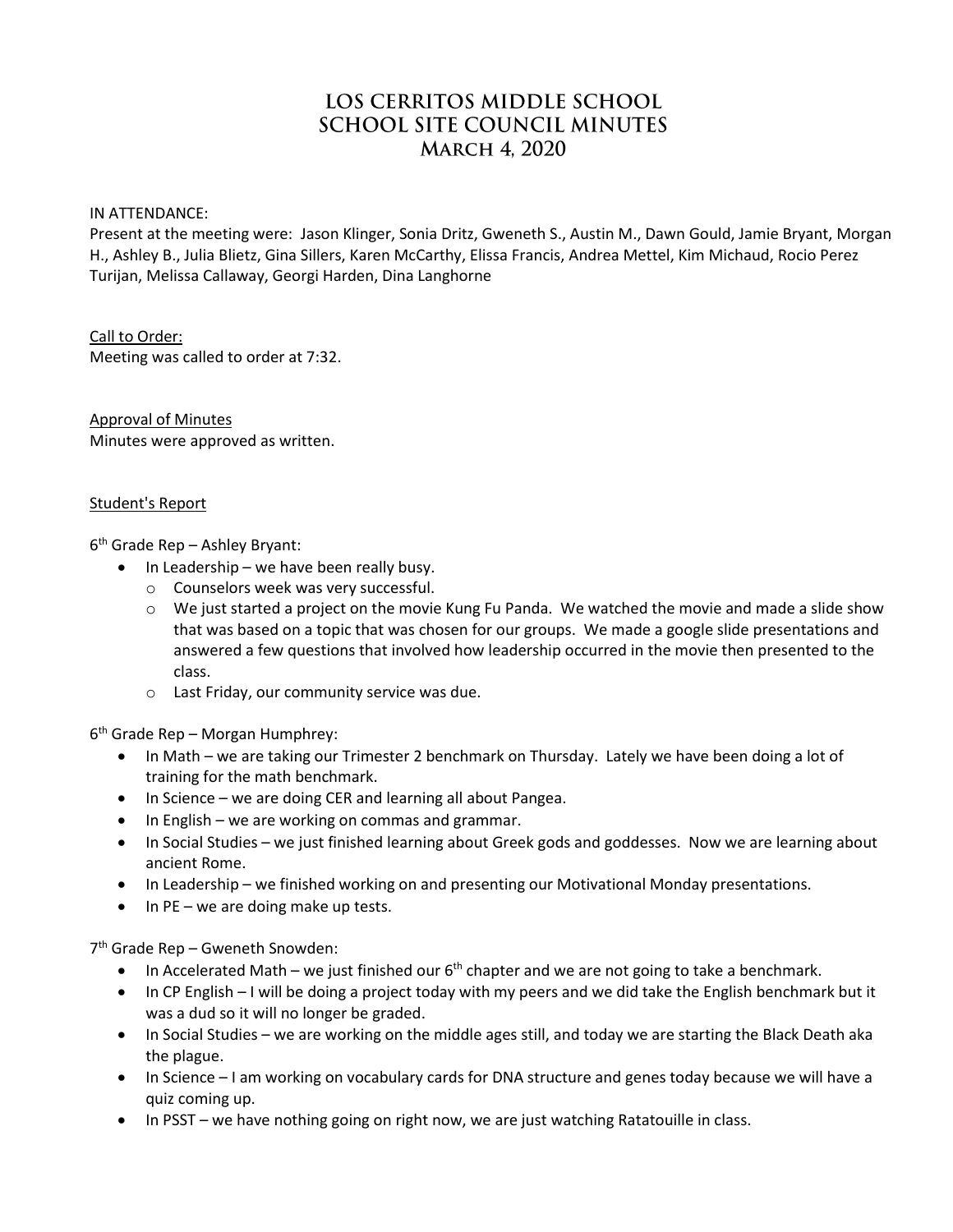- $\circ$  We are all going to be working on making leadership better and making the school a better place for everyone in our March Madness groups. It was a great experience.
- o Starting our Shadow Day prep at the end of March.
- o I also did my first mediation last week. It was a great experience.

## 7 th Grade Rep – Austin Maziasz:

- In Science we are learning about genetics and inheritance patterns.
- In social studies, we are learning about the first crusade and medieval Europe.
- In PE we just ran the mile and finished our handball unit.
- In English we just took our Trimester 2 benchmark and we are wrapping up Trimester 2.
- In Leadership, we just had to present our toastmasters. Toastmasters is a thing we do in leadership to practice our public speaking and I did mine on how to shoot a consistent free throw. I thought it was helpful to practice not using word filler because we got marked off for that.
- In Math, we are learning about dilations, translations, reflections, and rotation.
- Austin asked Mr. Klinger about having a Nutrition Break between  $2^{nd}$  and  $3^{rd}$  period.
	- $\circ$  Mr. Klinger said it's really hard to do a schedule change, need to have teachers approve the new schedule. He will discuss it at Staff meeting.

8<sup>th</sup> Grade Rep - Drew Rosen:

• Not present

8 th Grade Rep - Kourosh Apfelthaler:

Not Present.

Counselor's Report – Karen McCarthy:

- It's Tax season in Counseling, so very busy.
- $\bullet$  We have received all 6<sup>th</sup> grade registration forms and starting to enter them. We have collected all 8<sup>th</sup> grade forms and entering all 7<sup>th</sup> grade and 8<sup>th</sup> grade forms. Starting to put together next years' master calendar.
- $\bullet$  5<sup>th</sup> grade visit day coming up on the 13<sup>th</sup>.
- Website is updated, encouraging everyone to use it. Lots of resources.
- Doing our weekly newsletter.
- This month recruiting for WEB current  $7<sup>th</sup>$  graders. Applications are coming out on the 9<sup>th</sup>.
- **•** Leadership applications due on the  $20<sup>th</sup>$  no late accepted. Starting interviews for that.
- Steady stream of social/emotional issues in Counseling.

### DAC Report – Dina Langhorne:

- BOE approved summer schedules.
- Diversity and Sensitivity report from Lisa Miller is in. Everything is available on the website.
- $\bullet$  Bathroom issue survey sent out no results yet.
- Budget committee went through cost benefit procedure.
- Middle School Geometry and Math Boost Program is under review.
- School Choice Middle School and High School levels should be hearing shortly.
- Legislative Committee went over Tony Ferman who was inducted, Superintendent of Instruction.
- Went over 4 points –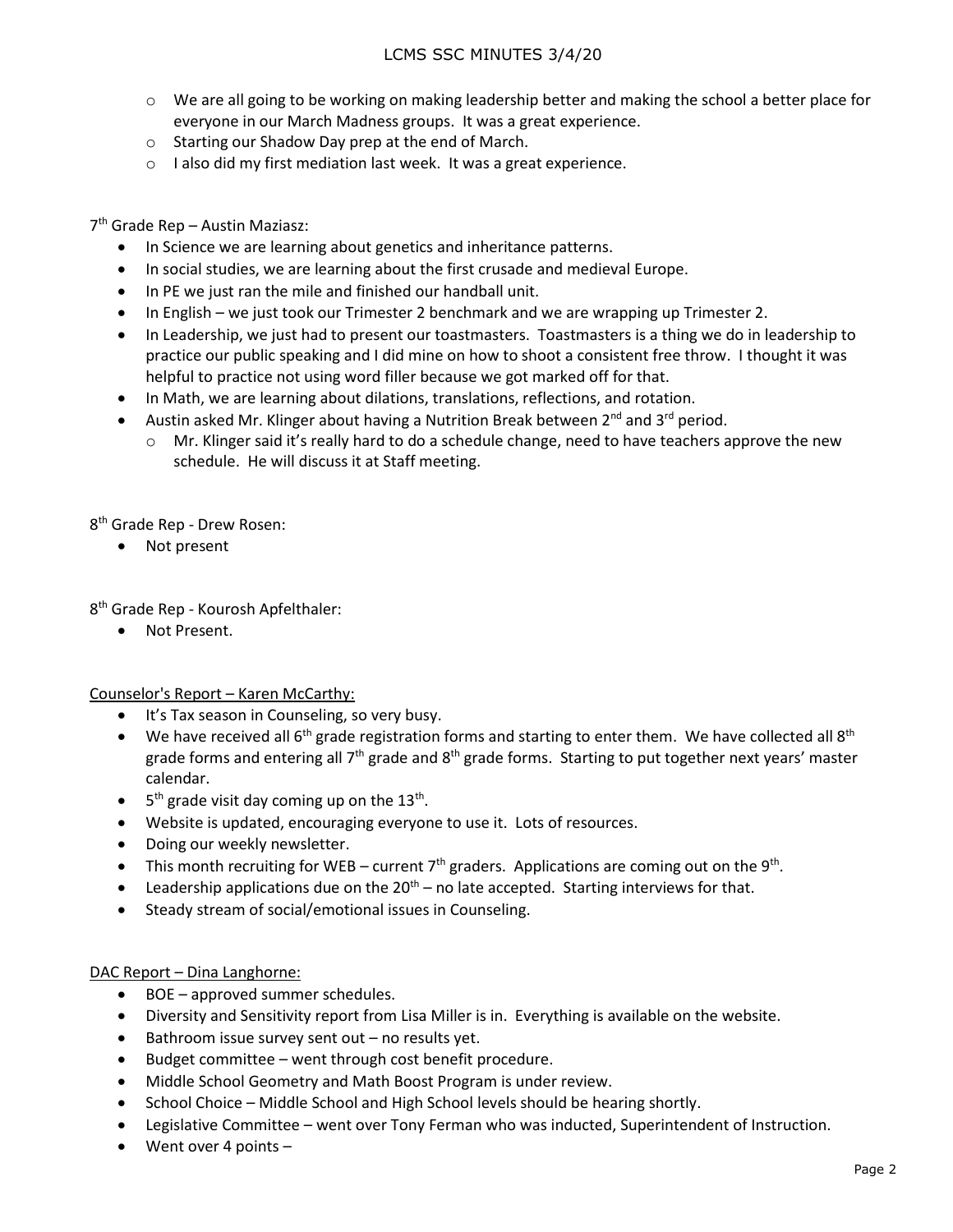- o Priority Initiatives
- o State-wide Literacy
- o Reducing chronic absenteeism
- o Closing the achievement gap
- Conejo Council PTA Honorary service awards, handing out in May.
- Reviewed Principals Round Table huge success.
- TOHS and WHS in the process of giving out \$500 scholarships through their PTA.
- Conejo Schools Foundation went over their Breaking Free from Anxiety program.
- SEDAC Discussed the Census overview, budget overview, AdHoc Committee was developed safety plans, and Graduation committee is meeting.
	- o Dr. Miller presented her Co-teaching presentation at SEDAC like she did at DAC.
- DELAC English learners presentation on English learner services.
- GATE DAC parent presentation in Feb.
- Odyssey of the mind  $-6$ <sup>th</sup> grade team finished 3<sup>rd</sup> and going to state competition.
- Library going through story slam. Book club approved The Honey Bus city read.
- $\bullet$  Seniors who need help with Tax library offers help.
- Measure I technology and project updates. LC heating system. LC for projects and design and showed pictures of windows.
- TOHS susan medhurst named ETHOS a 2020 distinguished academy partnership extinguished academy.
- TOHS Cole Witman recently selected grand prize winner of Shark Tank, Season 11. Hand selected by Barbara.
- Lou LIcthl SPSA parent engagement how to get more parents involved. LCAP survey results on phones and can give feedback. Klinger will share results next meeting. Calif school dashboard. Police dept came in and SRO come in and speak. Vaping, social media, threats, etc.
- Everything is online.

### SEDAC Report – Andrea Mettel:

- Raving about common games. LC doesn't have a team.
- $\bullet$  Fixed opportunities repetitive events held all year inclusiveness.
- Rainbow connection developmental disabilities, help kids with special needs. See website for events.
- Chair report McLaughlin and lisa miller meeting with reps on funding
- SPSA plans are live and available on conejo valley website.
- Graduation committee on June  $9<sup>th</sup>$  celebration for students with IEPS and 504s.
- Spring transition fair.
- March  $7<sup>th</sup>$  helps students prepare for adult life who have disabilities.
- Breakout sessions
- Autism conference bullying and autism
- Community report UACT budged for SPED conference for gen ed and sped teachers.
- Library check out website for lots of new programs.
- B&G Club has funded training for all staff
- Community report from CRPD summer camp reg opens March  $6<sup>th</sup>$ . March  $7<sup>th</sup>$  day to unplug.
- Coteaching presentation clear diff of achievement of students who are in gen ed vs sped.
- Co teaching needs to be developed on school sites.
- Survey on whether co-teaching is working survey to parents. Is there growing interest from teachers who want to co teach – yes growing interest.
- District moving forward on successes and challenges on co-teaching.
- Site Reports Sycamore planning SEDAC cluster group.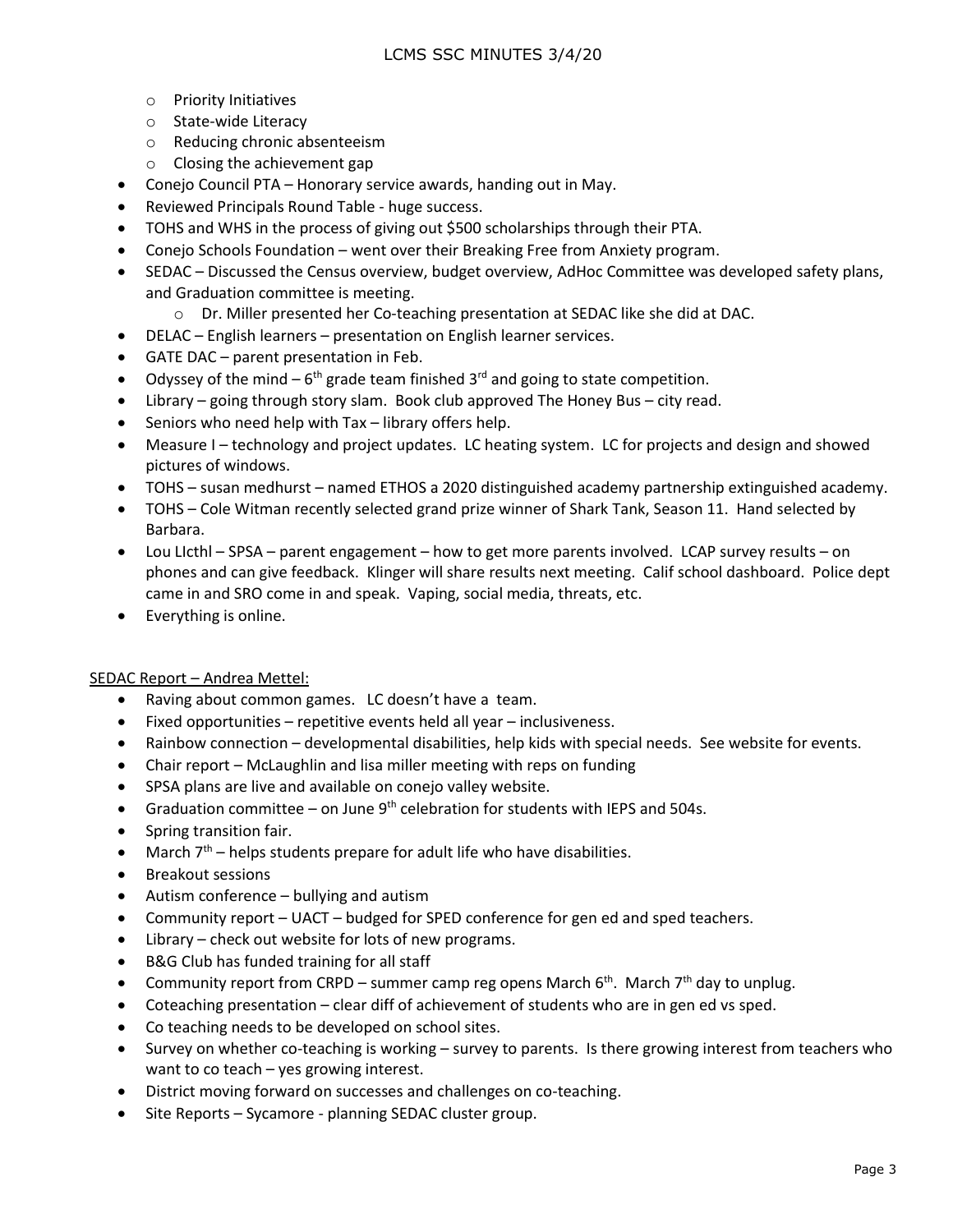- Outdoor school is happening problems with inclusivity. Sequoias lunch club for special needs is successful.
- Redwood unified games against colina.
- Several members human growth program is not working for students with disabilities. How to reach those students through science.

# GATE Report – Julia Blietz:

- $\bullet$  Meeting on Feb. 7<sup>th</sup> lisa miller presentation about exec functioning. District wide presentation open to everone on Feb 5<sup>th</sup>. 3 CVUSD physiologists.
- Lisa Miller 4 components presentation on GATE webpage on CVUSD website.
- Gateway to leadership happened on Feb. 29<sup>th</sup>. Odyssey regional championship. Lots of teams going to state.
- March 19<sup>th</sup> victor denoble presentation targeting secondary parents/students at 6pm affects of vaping on March 12<sup>th</sup> will be at LC. B&G club will also have Dr. DeNoble come.
- $\bullet$  Attended CASMEC conference Feb. 20 23<sup>rd</sup>. Attended parent workshop. Great talent presented from all over state.
- Five of students represented LC at the all state honor band.
- Next meeting is March  $13<sup>th</sup>$ .

ELAC/DELAC Report – Rosario Perez Turijan:

- ELAC meeting will be on April 23rd
- DELAC meeting was on Feb. 25th.
	- o Maria Ponce gave us Migrant Education Program. This program is for students if the parent or guardian is, or has been a migratory worker in the agricultural, dairy, lumber, or fishing industries.
	- o Dr. Lisa Miller continued with Special Education overview.
	- o Shauna Ashmore talked about GATE.
- Next meeting will be on March 31st.

### PSTA Report – Melissa Callaway:

- Fundraising committee planning family obstacle fun run. March  $20<sup>th</sup>$ . Resourcing materials for obstacles, reaching out for donations. Encouraging future leopards to join us. Handing out flyers soon. All call will go out tonight to families.
- Michaud offered for PTSA come and speak to 5<sup>th</sup> graders about the fun run.
- Nominating committee putting together slate for 2020-2021. Slate will be posted on Friday.
- Attending last school cents program at Oaks mall to discuss program deadlines and bonus offers. LC is currently in  $11<sup>th</sup>$  place. Ends April 30<sup>th</sup>.
- Asking LC committee to nominate a special person for honorary service awards. Students/parents can submit a form. Staff members can also be nominated. Due date is March 12<sup>th</sup>.

Boys & Girls Club Report – Georgi Harden:

• New enrichment has started.